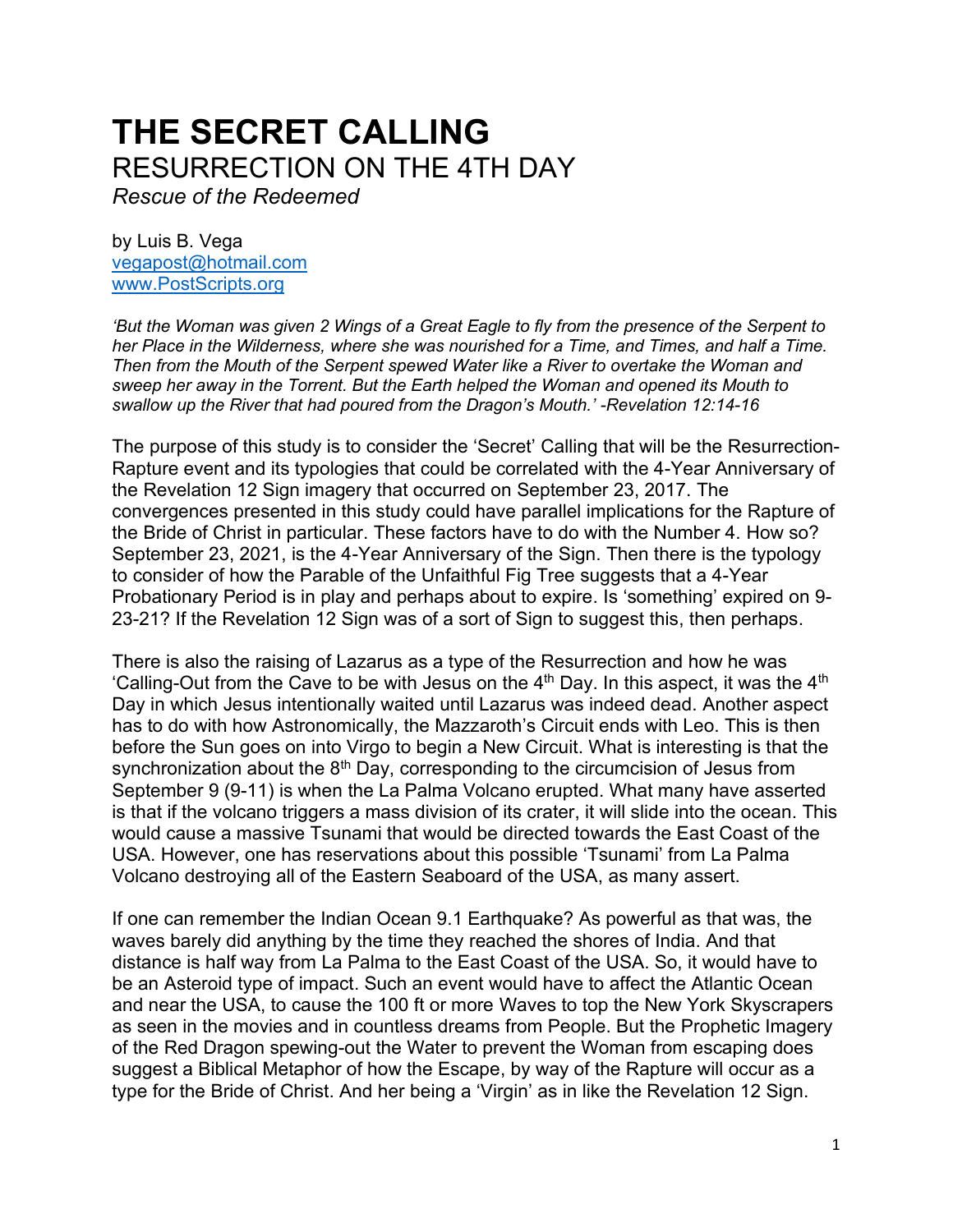## **Coming Resets**

The Revelation 12 Sign might be prophetically associated with a double meaning. The 1<sup>st</sup> Woman Motif would be that of the Bride of Christ. The 2<sup>nd</sup> Woman Motif, as in the 'Virgin-ia', the 'Mary-land' could pertain to the USA. The Revelation 12 Sign is associated with a Flight and an actual 'Harpazo' or Rapture event as seen with the Man-Child. How the Palmas Volcano is possibly relevant is how the sequences on Earth appear to mimic the Revelation 12 events, toa an extent. How So? Consider how the Woman has a Nemesis, the Red Dragon. It is the Serpent attempting to devour the Woman by opening its Mouth and spewing Water to prevent her from 'Escaping'.

This is exactly how the Biblical Narrative portrays the Eternal Battle between the Seed of the Woman, Jesus and that of the Serpent, Lucifer as decoded from Genesis 3:15. Is this seen in other places in the Bible? Yes. Take the Red Sea Moment from Exodus. It was a similar theme of the Woman of YHVH, 'escaping' the clutches of the Pharaoh. There was an element of Water also and of a Deliverance. When the People of YHVH were between the 'Special Forces' of Egypt and the Red Sea, YHVH provide a supernatural route of Escape. This is exactly what will happen at the Rapture of the Bride of Christ. The Enemy knows that the Rapture approaches and it is at the 'Door'

They sense a coming Reset will occur in more ways than one on Earth after the Rapture; Politically, Economically, Socially, etc. As it pertains to the USA? It is known that the Eastern Seaboard States that are the core of the American Union are named after a Woman, Mary as in Maryland and the Virgin as in Virginia, Annapolis, etc. The point? What if the convergence of Biblical Prophecy is somehow being played-out on Earth even with the Natural Catastrophes pertaining to the USA? What about the Bride of Christ? Do the 'Wings' given to the Woman in Revelation 12 speak of the Rapture? And the point of all this? What if it coincides on the 4<sup>th</sup> Year Anniversary of the Revelation 12 Sign Woman's Escape? And that in a reverse order?

If it is the time when the Red Dragon opens his Mouth as in the La Palma Volcano and likewise attempts to spew Water as in a Tsunami at the 'Virgin America', then the next sequences would pertain to a starting of a Time Count and then the Rapture of the Man-Child. Why America? This study may seem USA-centric but this 'Virgin America' is all that is standing as the last Line of Defense. There is an all-out onslaught by the Red Dragon's to totally devour her, to then the World. The Red Dragon seeks to prevent the 'Escape' of the Man-Child, the Body of Christ is to be Raptured as soon as it is 'birthed'.

Until then, it is this Body of Christ Jesus that the Holy Spirit is using as the main and only Agent of Restraint against the Power of the Red Dragon on Earth. So, when is this 'Escape' to occur? In this case, due to the Summer Season typology, it could correspond to the end of the Summer Harvest, when the Fruit that has matured and 'harvested' out of this Planet. It also has to do with the  $4<sup>th</sup>$  Day and Year and how that occurs on the Shemitah Year where it is the 'Last Harvest' to be gathered-in. It is about then a 'Reset' to occur. Will that also occur for the USA as a signaling that the Reset will coincide with the start of the  $7<sup>th</sup>$  Year of the current Sabbatical Cycle? This Economic Reset perhaps will constitute the New World Order that will only last 7-Years.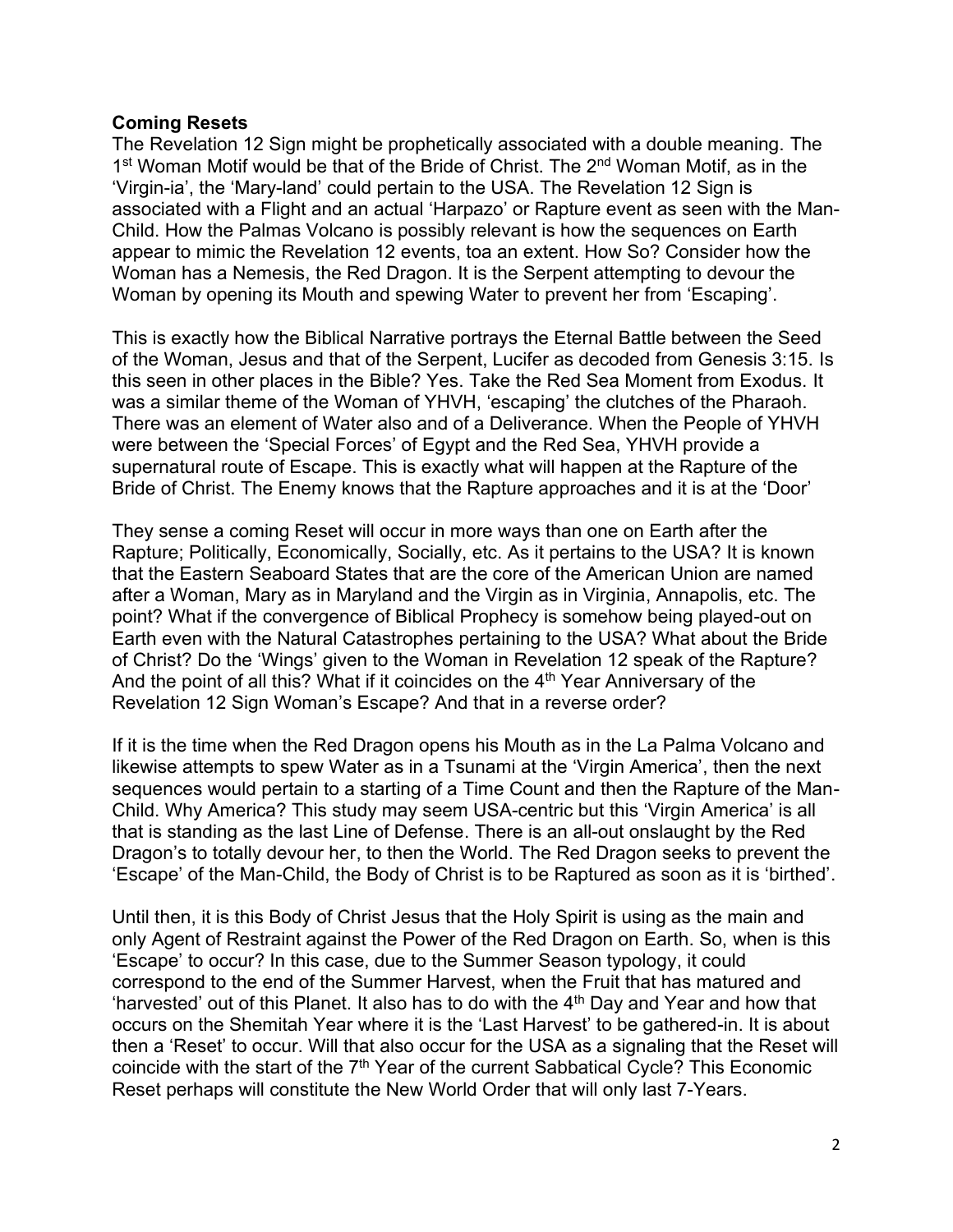## **Secret Calling**

Moreover, this study strongly suggests that the coming Reset will also involve a Spiritual Reset as well. Like the Birth Pangs of a Delivery, the Contractions are getting more intense and closer together. Thus, this is why many are excited that the Rapture event could occur at this time as the Church Age also concludes with a Spiritual Reset in tandem with the New World Order Reset that is coming. Is not the Rapture one of the most profound and Prophetic Events in the whole of YHVH's timetable after the Birth, Crucifixion and Resurrection of the Son of GOD, Jesus? Would not a Groom, a Princely Son of a Wealthy Landowner be in such anticipation to finally 'unveil' his Bride and see the Wedding and Marriage be consummated with great expectation and longing? The point is that if the Promise of YHVH is true that 'He does nothing before informing His Prophets', then perhaps the Bride in some way, in some fashion will be told the Day and the Hour by Christ if not on that very last Day and Hour even.

The point is that collectively, the Bride does not need to know until that very 'Day' and 'Hour'. The Holy Spirit will bear Witness throughout the whole Body of Christ and be in union, in Agreement and at Peace about it. There will be a 'Peace' and sensitivity that her 'Calling' out as Lazarus is about to occur and to get ready. What are the requirements? It is Spiritual Maturity, Purity, and Humility. What does the 'Ironing out all the Wrinkles' and 'Making her Garments White as Snow' look like? It will like a Mary as opposed to a Martha of the Gospel accounts. It is when Jesus wept at the hearing of the news that Lazarus had died. He purposefully waiting 4 days as it was the custom of the Jews to confirm a Death so that there would be no possible Resuscitation.

As Jesus approached Bethany on the  $4<sup>th</sup>$  Day, Martha rushed to Jesus and basically lectured Jesus about why He could have stopped the suffering and Death of one of His own and that He loved. It was Mary, in contrast that was waiting for the LORD, in Silence, Humility in Brokenness for the Beloved Teacher. She was waiting for the Call. This is the typology of the Bride Jesus wants out of His Church and will get at the Last Day and Hour in His Beloved Bride. The point is that at this place in time of the Bride's history, she needs to be more alert and aware of this pending 'Secret Call' that is not just individually sensed but collectively sensed, perhaps for the 1<sup>st</sup> time ever regarding the Rapture event.

What is profound that many may not have connected is that there is profound Rapture Typology of the raising of Lazarus from the Dead and with the different spiritual disposition between Martha and Mary. It was Mary that was summonsed 'Secretly' and she came to Jesus as He had called her to come to Him. Jesus was moved tremendously within Himself at the Death of the ones He loved. The Bible describes that Jesus showed the 2 Sisters and all the other Witnesses the power to resurrect Lazarus. So too will Jesus call for His 'Mary' in secret to come to Him and show the World the Power Jesus has to raise the Dead in the Rapture event. Will not the Rapture event be a Witness to the World, Israel and the Laodicean Church that Jesus 'Secretly' called for His 'Mary'? Jesus will demonstrate the Power of Resurrection at the point of the Rapture which is a Resurrection. It was Mary who was the one that washed the LORD's feet with her tears and poured the Expensive Perfume with her hair.